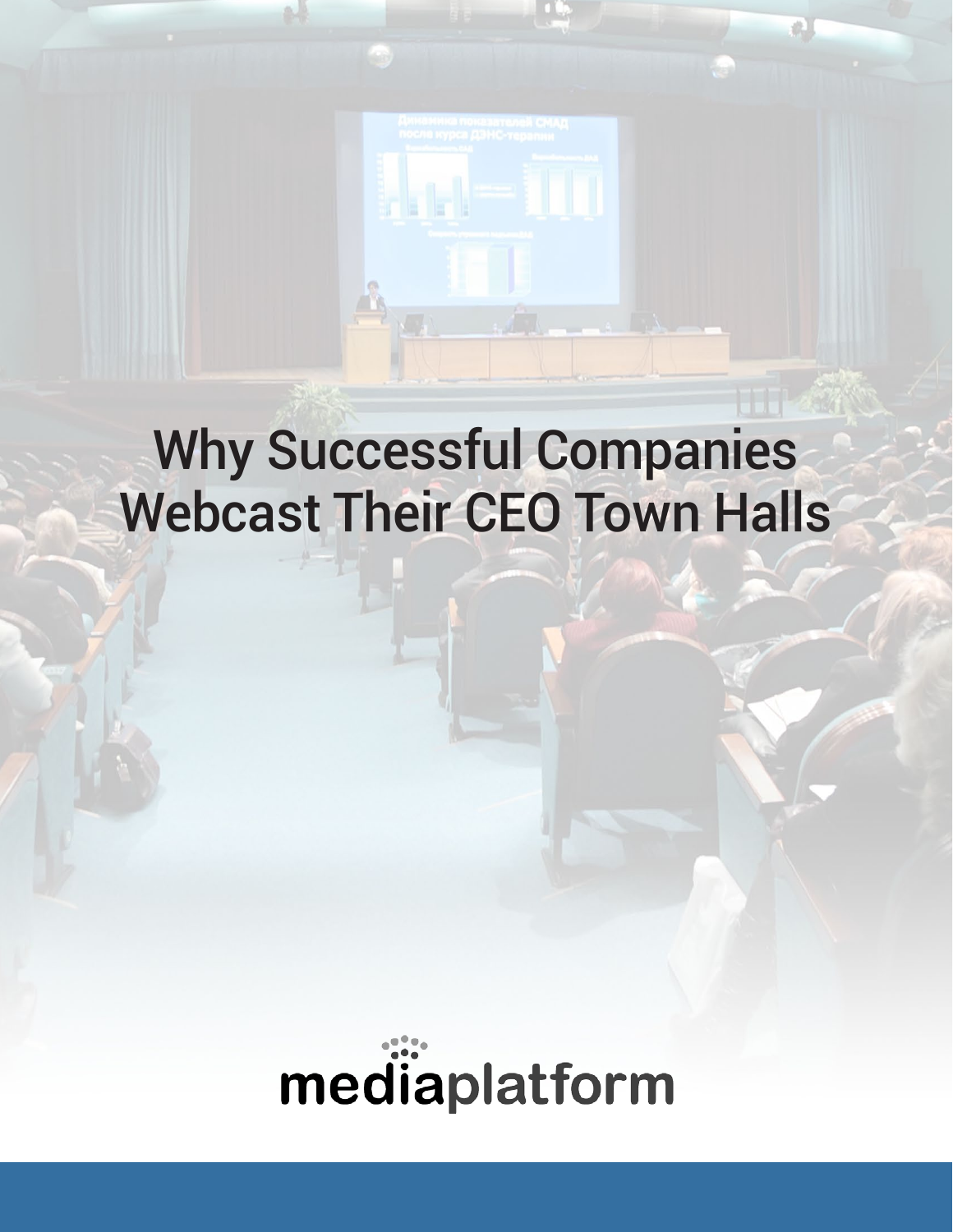## **n** Table of Contents

## **Why Successful Companies Webcast Their CEO Town Halls**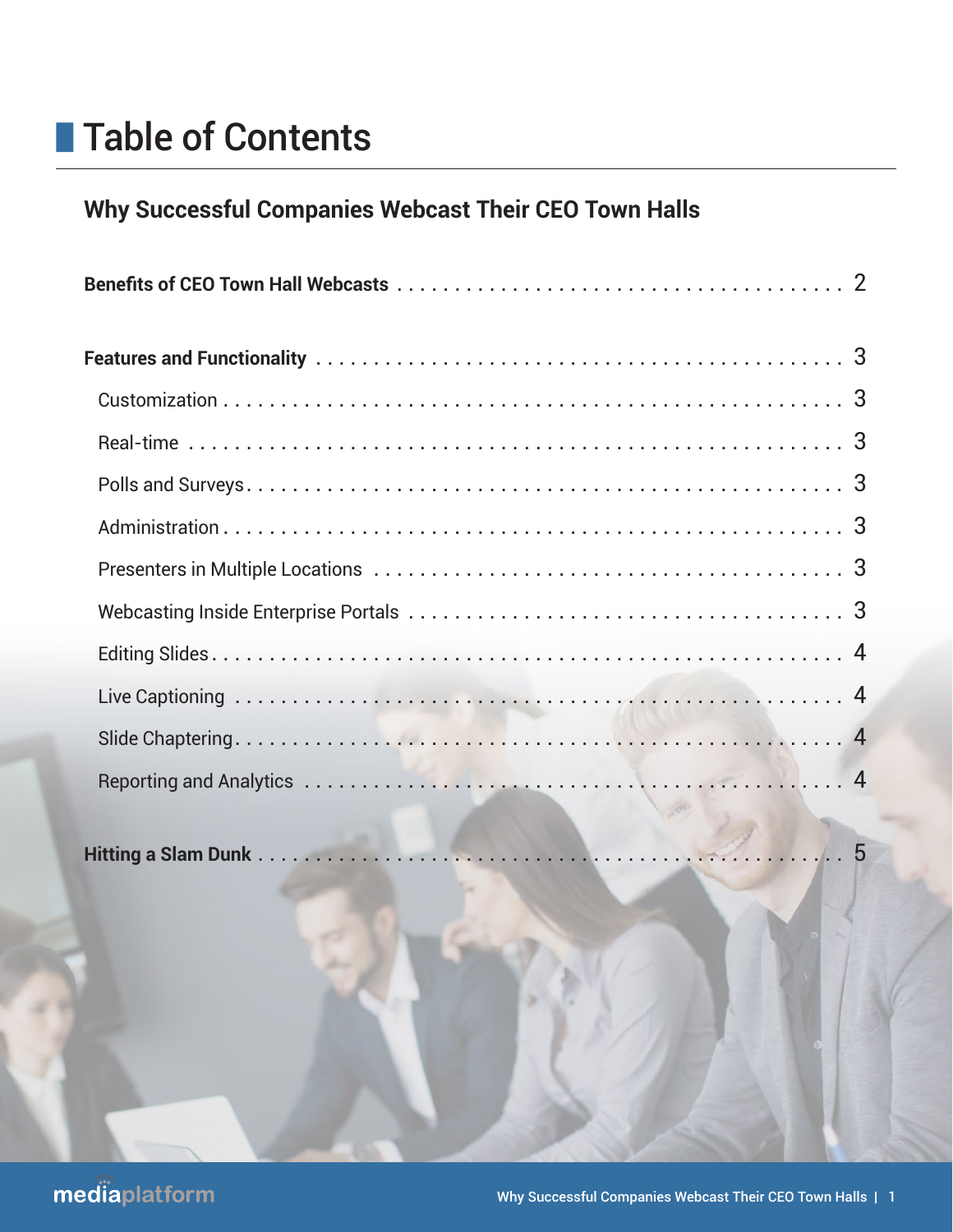## **Why Successful Companies Webcast Their CEO Town Halls**

s modern workplaces aim to<br>be more transparent and ac-<br>countable, the CEO Town Hal be more transparent and accountable, the CEO Town Hall is a critical part of an internal communications strategy. Unfortunately many organizations are going about it ineffectively. They are investing in costly conference bridges, off-site meeting rooms, satellite trucks and travel. These methods are not only expensive, but can potentially limit the size of your audience. A webcasting solution offers companies a rich and engaging experience for the live streaming of all CEO town halls or allhands meetings. This paper explores the benefits of town hall webcasts, the functionality of a webcasting solution, and how to prepare your organization for a successful town hall meeting.

#### **Benefits of CEO Town Hall Webcasts**

CEO town halls, also commonly referred to as all-company meetings, have been around for many years with the purpose of conveying information to employees. They are used to promote employee awareness of upcoming sales or marketing plans, new products, or company milestones.

*"A webcasting solution offers companies a rich and engaging experience for the live streaming of all CEO town halls or all-hands meetings."* ds meet

*—*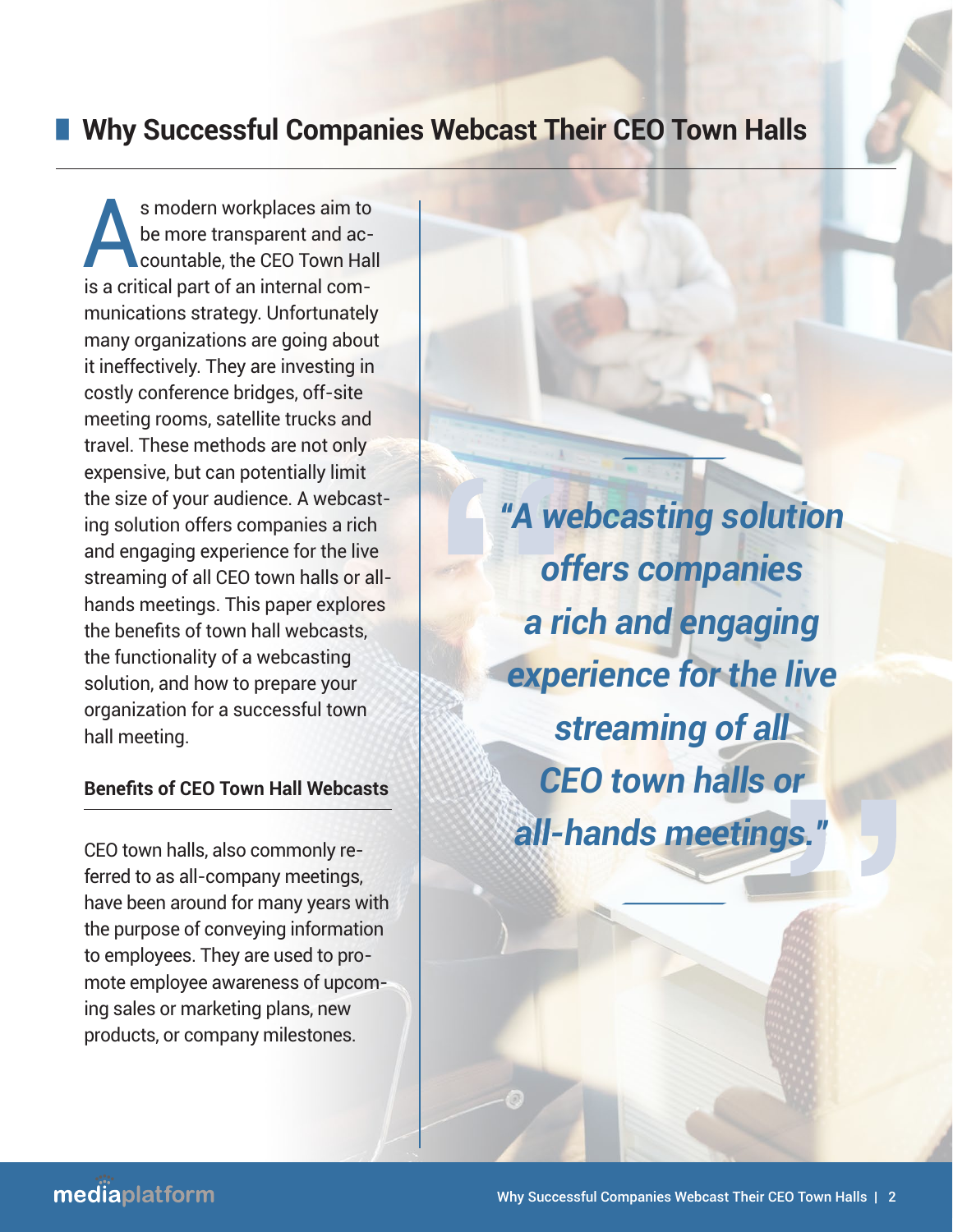## **■ How Can Town Hall Meetings Be Utilized?**

|<br>|<br>Or mportant information such as mergers and acquisitions, cost cutting, and any other topic that might carry uncertainty are also communicated via town halls. Town hall meetings can additionally be used for employee training, or to convey educational or training information. Or they can be used to comply with specific industry compliance regulations that require employee training. Town hall webcasts make it easy for any executive to connect with their employees.



- With video, you can see the person speaking, how they present the information, and how the in-room audience behaves and reacts to the information presented.
- A webcast provides an interactive platform for employees to ask questions or respond to polls, helping them feel included in the dialog.
- Employees can also view content no matter where they are geographically. For example, if they're in the field, workers can watch on a mobile device. If they're in the office, they can watch on their desktop. Larger organizations often gather employees in large conference rooms and project events on a large-screen TV.

#### mediaplatform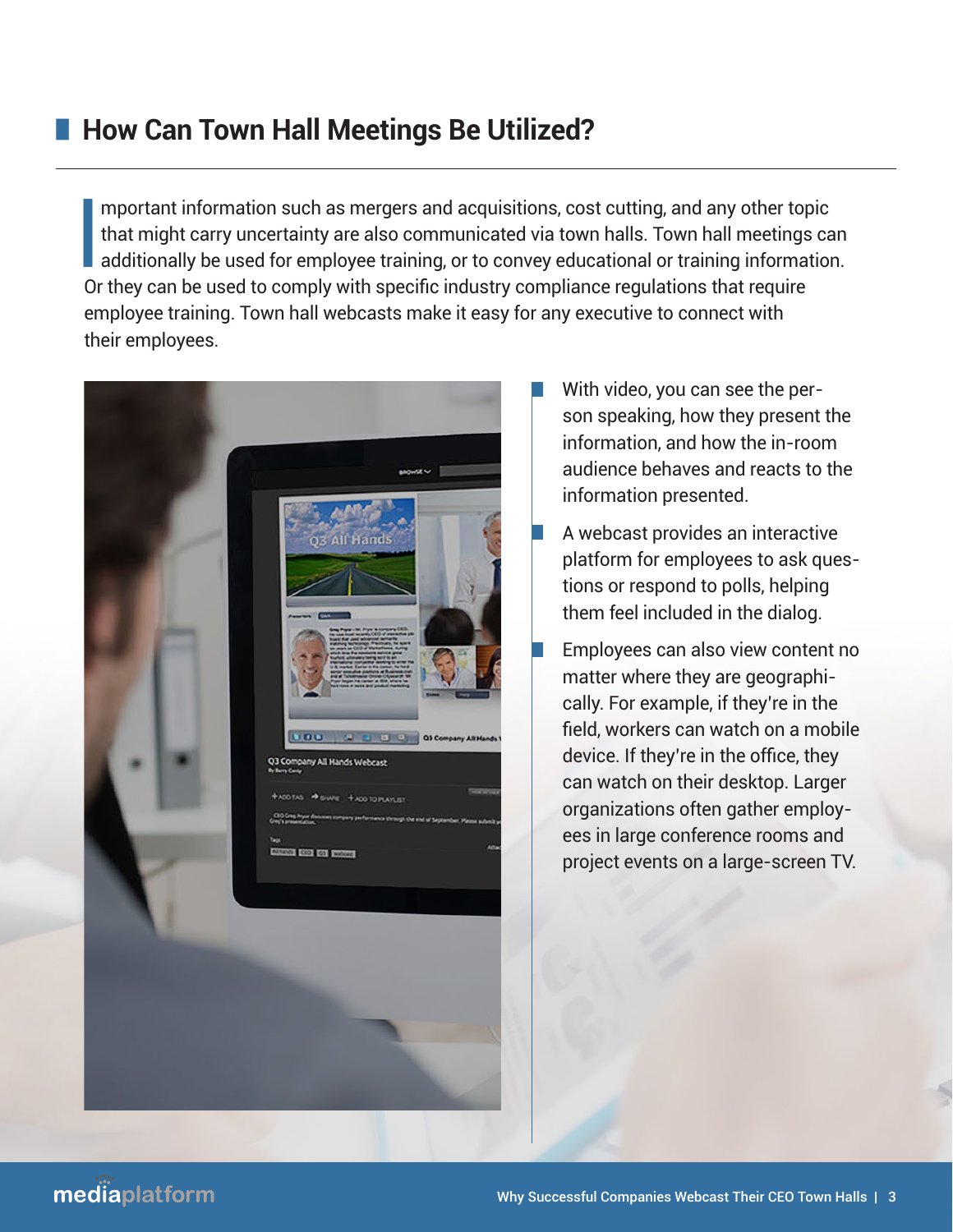### **No What Happens After The Webcast?**

The benefits of a video webcast<br>continue long after the event<br>is over. If for any reason an continue long after the event is over. If for any reason an employee is unable to attend live, the presentation can be archived and placed in the corporate video portal for employees to watch at their leisure. They can still submit questions and receive answers. Finally, one of the biggest advantages of webcasting is the significant reduction in travel costs. Your CEO no longer needs to spend as much time outside of the office flying to remote locations just to speak with employees. Similarly, any member of the workforce can tune in wherever they are without incurring any travel costs. Webcasting also increases employee engagement through employee Q&A, polls and surveys.

*…one of the biggest advantages of webcasting is the significant reduction in travel costs. Your CEO no longer needs to spend as much time outside of the office flying to remote locations just to speak with employees. —*

*—*